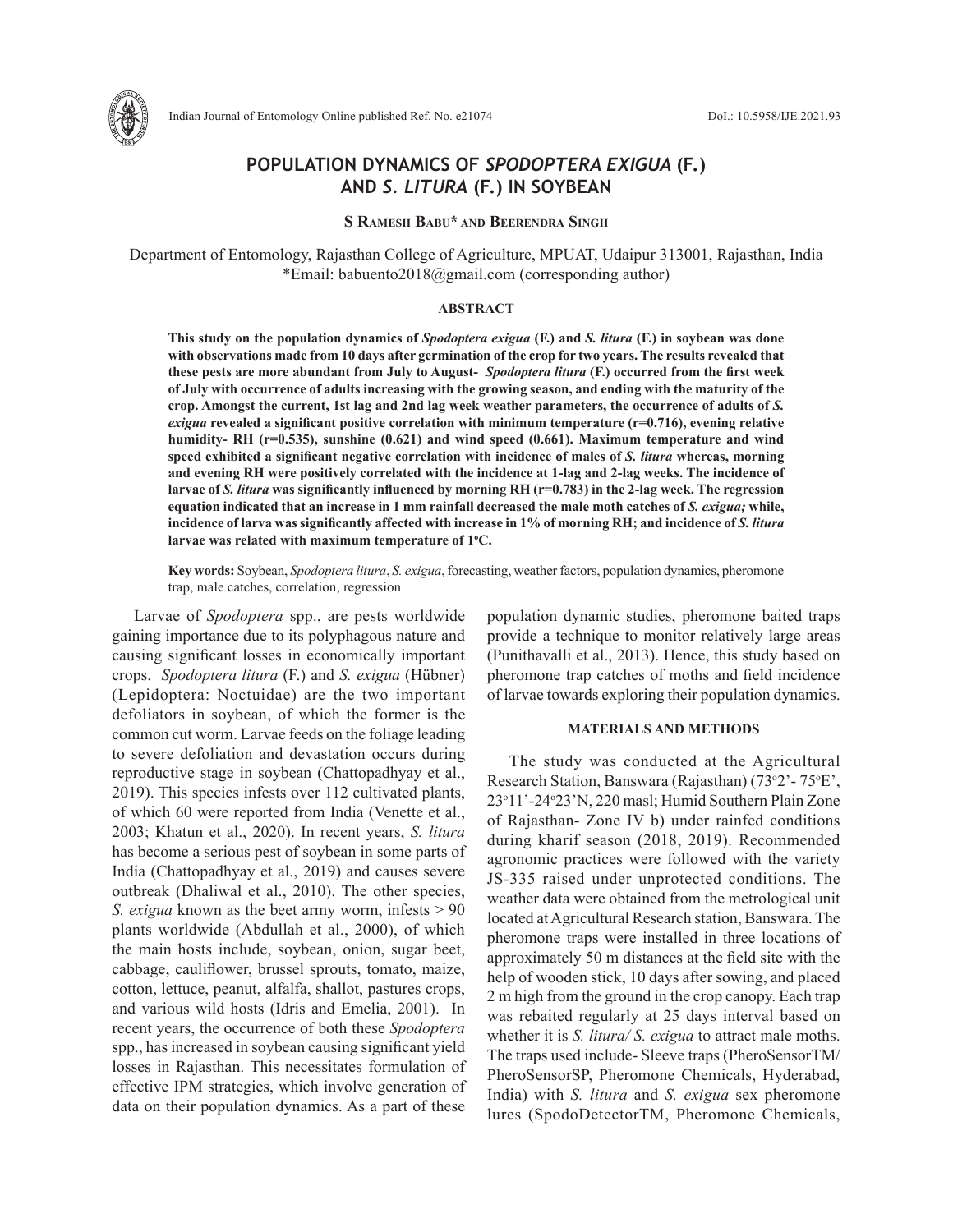Hyderabad, India and Pest Control India, Bangalore). Data on the incidence of larvae of *S. exigua* and *S. litura* was recorded at a weekly intervals starting from the 2nd week of July till harvest. Five randomly selected sampling units at meter row length (mrl) intervals in the marked field site with number of larvae counted/ mrl were used. The data obtained were pooled and analyzed with simple correlation and regression coefficients with Minitab 19 Statistical Software (trial version) and WASP -Web-Based Agricultural Statistics Software Package of Central Coastal Agricultural Research Institute, ICAR, Goa.

# **RESULTS AND DISCUSSION**

The soybean crop when sampled on weekly basis revealed presence of two *S. litura S. exigua,* the latter was observed from 10 days after germination, was more abundant from July to August (4.00 and 3.00/ mrl, respectively during 2018 and 6 and 5 per mrl, respectively during 2019). This was observed to correspond with moth catches in the pheromone traps and the vegetative stage **(**Fig. 1**)**. The incidence of both the *Spodoptera* spp., declined thereafter. Similarly, for *S. litura*, the incidence initiated from the first week of July, with peak in moth catches being in the growing season during 2018, and 2019, which decreased with growing season ending; there were three peaks from July to September. Larval population peaks appeared from the end of August to the mid of September corresponding to the reproductive stage (Fig. 2). Similarly, *S. litura* incidence relatively more from end of July to that of September as reported by Chattopadhyay et al. (2019). Overall, moth and larval incidence of of *S. exigua* was

abundant during the vegetative stage, and drastically reduced when *S. litura* was at its peak corresponding with the reproductive stages of the crop. Young larvae of *S. exigua* feed on the terminal clusters of the leaves at the seedlings stage and stems, and leaves get skeletonized and almost completely consumed (Mehrkhou et al., 2012). The area under soybean has expanded in the Southern region of Rajasthan recently, and infestation of this pest is in its increasing trend making *S. exigua* as the important pest. The larva makes galleries on the young terminal leaves leading to skeletonization of the leaves with their feeding in a gregarious manner. Later stage larvae feed voraciously on the leaves produce irregular holes. Similar symptoms were reported on onion by Arulkumar et al. (2017). Kamakshi et al. (2019) observed the peak incidence of *S. exigua* in chickpea during the 45th standard meteorological week (SMW).

An initial buildup of the larval incidence in the field was observed during the  $2<sup>nd</sup>$  week of July which continued up to mid-September, resulting in a severe outbreak of *S. litura* in soybean during August to September (Fig. 2). Thus peaks in pheromone trap catches from August to September were invariably followed with increase in the larval incidence leading to outbreak. The peaks in the occurrence of larvae and adults was during the mid-season from mid-August-mid September usually coinciding with the reproductive stage of crop. Punithavalli et al. (2013) observed the peak appearance of egg masses and larvae of *S. litura* corresponded with the peak activity of male moths during mid-September. Sonkamble and Rana (2019) revealed that the larval incidence of *S. litura* increased reaching a peak at 35th to 39th standard week and  $\mathcal{L}$  and  $\mathcal{L}$  are (2019)  $\mathcal{L}$ ti<br>Pt<br>II

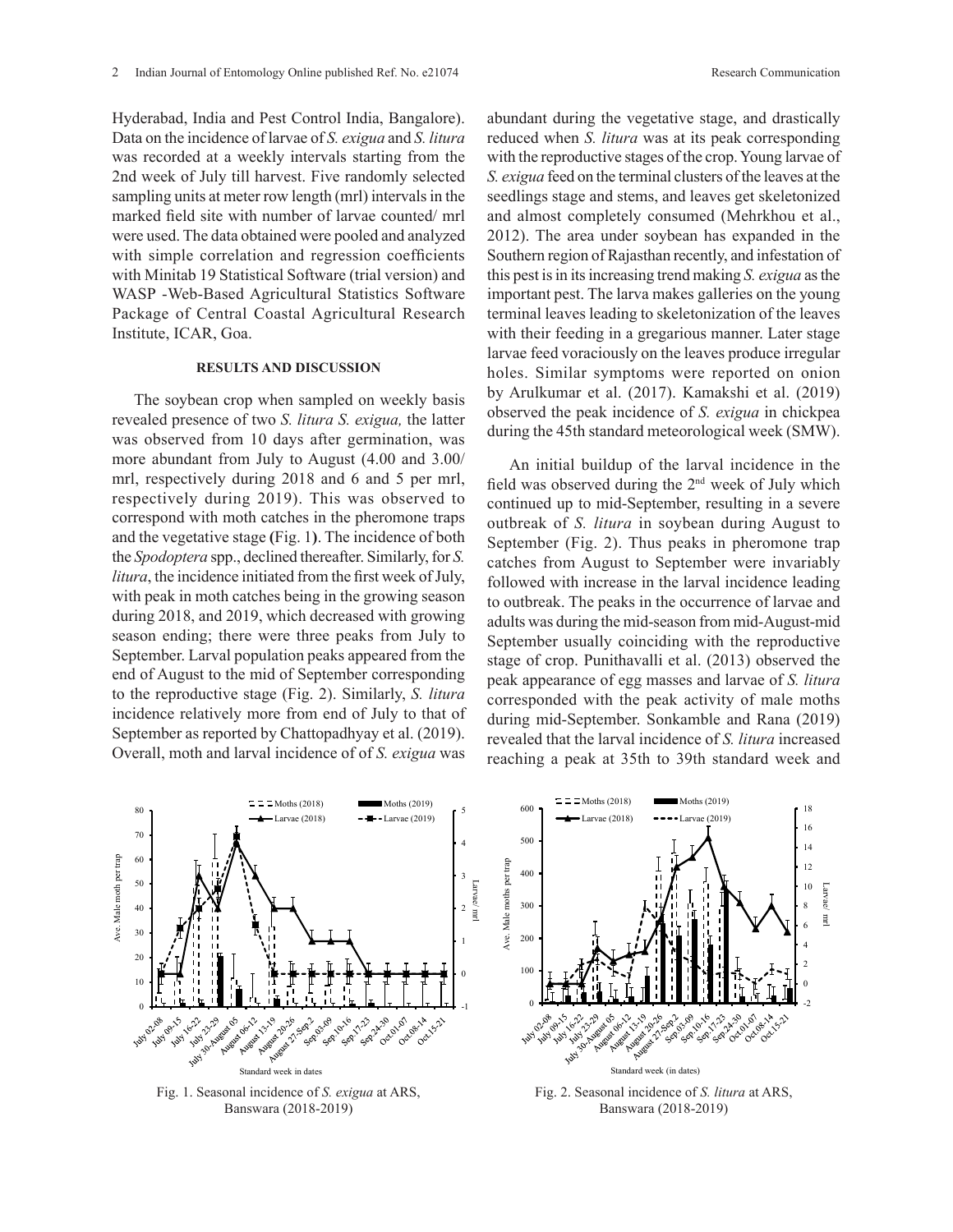thereafter declined gradually. Overall, larval incidence of *S. exigua* was more during the initial growth phase ie. 7-10 days of germination and increased during the growth stage, and reduced with the late vegetative and reproductive stages (Fig. 1). In recent years, frequent outbreak of *S. litura* have been observed in the soybean (Prasad et al., 2013; Dhaliwal et al., 2010); in 2007, such an outbreak in soybean occurred during 38<sup>th</sup> SW, corresponding with rainfall of 195 mm and sudden temperature rise. This concludes that continuous rainfall followed by dry conditions favour its incidence on soybean (Ramesh Babu et al., 2015). A similar condition was reported by Choudhary and Bajpai (2006). In this period, the pest may undergo a shorter lifecycle and feed on the reproductive stage with overlapping generations. Xue et al. (2010) reported that the larvae in second-generation developed faster, survived more, had heavier pupae and oviposited more. Prasad et al. (2013) reported on the frequent outbreaks of *S. litura*

on soybean. Widespread and frequent rainfall during June-September, and other rainfall events reflected in the low incidence of *S. litura*.

The correlation coefficients of the incidence of larvae, pheromone trap moth catches with weather factors reveal that both the *Spodoptera* spp. were greatly influenced; amongst the current, 1st lag and 2nd lag week weather parameters, the mean trap catches of *S. exigua* exhibited a significant positive correlation with minimum temperature  $(r=0.716^*)$ , evening relative humidity-RH ( $r=0.535^*$ ), sunshine (0.621 $*$ ) and wind speed (0.661\*); whereas, the other weather parameters like maximum temperature, morning RH and rainfall showed a non-significant positive correlation. Similarly, the larval incidence was observed to be significantly positively correlated with minimum temperature and wind speed (except sunshine which showed a significant negative correlation in case of *S. exigua* (Table 1).

Table 1. Population dynamics of *S. exigua* and *S. litura* on soybean- pheromone trap catches and larval incidence vs weather factors (2018-2019)

| Weather parameters                                                                                   |                                                                                     | Moth $(n=16)$ |           |           | Larvae $(n=16)$ |                |  |
|------------------------------------------------------------------------------------------------------|-------------------------------------------------------------------------------------|---------------|-----------|-----------|-----------------|----------------|--|
|                                                                                                      | Current                                                                             | $1st$ lag     | $2nd$ lag | Current   | $1st$ lag       | $2nd$ lag      |  |
| S. exigua                                                                                            |                                                                                     |               |           |           |                 |                |  |
| Max temp $(^{\circ}C)$                                                                               | $-0.387$                                                                            | $-0.111$      | 0.023     | $-0.370$  | $-0.110$        | $-0.016$       |  |
| Mini. Temp (°C)                                                                                      | $0.716*$                                                                            | $0.706*$      | $0.536*$  | $0.624*$  | $0.644*$        | $0.592*$       |  |
| Mor. RH $(%)$                                                                                        | 0.431                                                                               | 0.176         | 0.019     | 0.469     | 0.131           | 0.035          |  |
| Eve. RH $(\%$                                                                                        | $0.535*$                                                                            | 0.349         | 0.147     | 0.432     | 0.323           | 0.187          |  |
| Rainfall (mm)                                                                                        | 0.005                                                                               | $-0.242$      | $-0.004$  | 0.025     | $-0.323$        | $-0.235$       |  |
| Sun shine (hrs)                                                                                      | $0.621*$                                                                            | $-0.429$      | $-0.314$  | $-0.530*$ | $-0.366$        | $-0.298$       |  |
| Wind speed (km/hr)                                                                                   | $0.661*$                                                                            | $0.716*$      | $0.736*$  | $0.687*$  | $0.710*$        | $0.587*$       |  |
| Regression equation for moth catches and larvae<br>Insect stage                                      |                                                                                     |               |           |           |                 | $\mathbb{R}^2$ |  |
| Moths $(n=16)$                                                                                       | Y = $13.285 + (0.121) \times 1 + (0.543) \times 2 + (0.017) \times 3 + (-0.025)$    |               |           |           |                 | $0.77*$        |  |
| $x4+(-0.017)x5+(-0.096*)x6+(0.030)x7+0.847$ (SE)                                                     |                                                                                     |               |           |           |                 |                |  |
| Larvae $(n=16)$                                                                                      | $Y = -3.49 + (-0.101) \times 1 + (0.192) \times 2 + (0.068) \times 3 + (-0.049)$    |               |           |           |                 | $0.81*$        |  |
| $x4^*$ +(-0.005) $x5$ +(0.042) $x6$ +(0.097) $x7$ +0.268 (SE)                                        |                                                                                     |               |           |           |                 |                |  |
| S. litura                                                                                            |                                                                                     |               |           |           |                 |                |  |
| Weather parameters                                                                                   |                                                                                     | Moth $(n=16)$ |           |           | Larvae $(n=16)$ |                |  |
|                                                                                                      | Current                                                                             | $1st$ lag     | $2nd$ lag | Current   | $1st$ lag       | $2nd$ lag      |  |
| Max Temp $(^{\circ}C)$                                                                               | $-0.458$                                                                            | $-0.588*$     | $-0.514*$ | $-0.398$  | $-0.577*$       | $-0.796*$      |  |
| Mini. Temp ( <sup>O</sup> C)                                                                         | 0.191                                                                               | 0.147         | 0.063     | $-0.210$  | $-0.199$        | $-0.295$       |  |
| Mor. RH $(\%)$                                                                                       | 0.425                                                                               | $0.530*$      | $0.516*$  | 0.327     | $0.498*$        | $0.783*$       |  |
| Eve. RH $(\%$                                                                                        | 0.406                                                                               | $0.492*$      | $0.542*$  | 0.174     | 0.320           | $0.684*$       |  |
| Rainfall (mm)                                                                                        | 0.229                                                                               | 0.296         | 0.018     | 0.147     | $-0.074$        | 0.025          |  |
| Sun shine (hrs)                                                                                      | $-0.292$                                                                            | $-0.451*$     | $-0.563*$ | $-0.095$  | $-0.212$        | $-0.499*$      |  |
| Wind speed (km/hr)                                                                                   | $-0.212$                                                                            | $-0.166$      | $-0.044$  | $-0.579*$ | $-0.516*$       | $-0.388$       |  |
| Regression equation for moth catches and larvae<br>Insect stage                                      |                                                                                     |               |           |           |                 | $\mathbb{R}^2$ |  |
| Moths $(n=16)$                                                                                       | $Y = -5.063+(1.164) \times 1+(3.993) \times 2+(-0.129) \times 3+(-0.197) \times 4+$ |               |           |           |                 | $0.57*$        |  |
| $(-0.005)$ x5+ $(-0.289)$ x6 + $(-3.07)$ x7+ $6.150$ (SE)                                            |                                                                                     |               |           |           |                 |                |  |
| $Y = 2.024 + (-0.331) \times 1* + (0.331) \times 2 + (0.119) \times 3 + (-0.102)$<br>Larvae $(n=16)$ |                                                                                     |               |           |           |                 | $0.80*$        |  |
| $x4+(-0.001)$ $x5+(-0.017)$ $x6+(-0.161)$ $x7+0.404$ (SE)                                            |                                                                                     |               |           |           |                 |                |  |

\*Significant at p=0.05; x1=maximum temp. (°C); x2=Minimum temp. (°C); x3=Morning Humidity (%); x4=Evening humidity (%); x5=Rainfall (mm); x6=Sunshine hours; x7=Wind speed (km/ hr)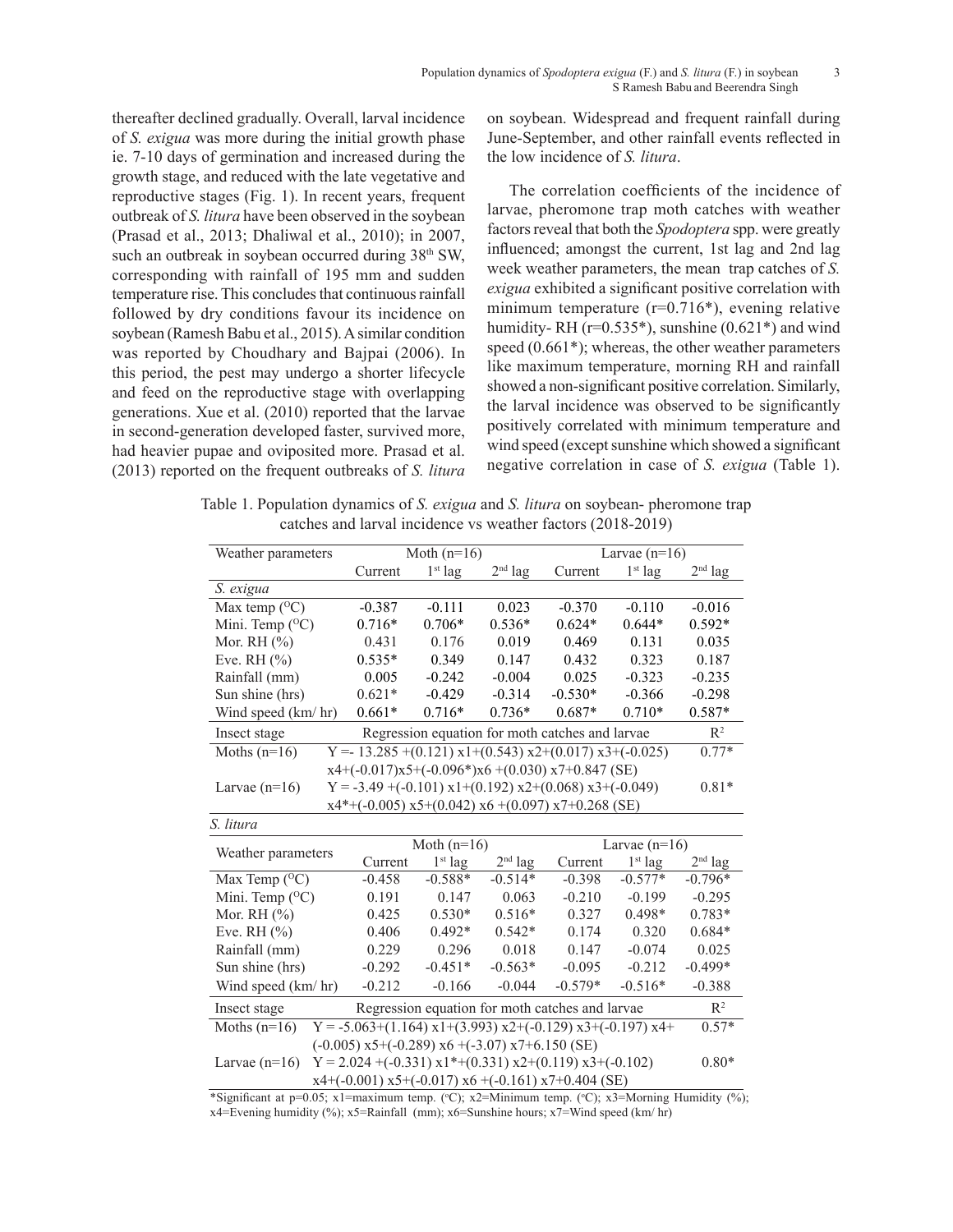Kamakshi et al*.* (2019) observed amongst current, 1-lag, 2-lag and 3-lag week weather parameters, the occurrence of male moths showed a significant positive correlation with maximum temperature (Tmax) and minimum temperature (Tmin), and negative correlation with morning RH of 2-lag week; and sunshine hours/ day (SSH) of the current week had a significant negative association. In case of *S. litura*, among the current, 1-lag and 2-lag week weather factors, maximum temperature and wind speed showed significantly negative correlation with male moth catches whereas, morning and evening RH, a positive one with 1-lag and 2-lag weeks. Larval incidence of *S. litura* was significantly influenced by morning RH  $(r=0.783)$  in 2-lag week; maximum temperature, sunshine and wind speed were negatively correlated as shown by the data of current, 1-lag and 2-lag week (Table 1). Chattopadhyaya et al. (2019) reported that the occurrence of moths showed a significant positive correlation with minimum temperature and morning RH.

These results are contradictory to those obtained with castor and groundnut which showed that the occurrence of male moths had a significant positive correlation with maximum temperature, afternoon RH and sunshine hours and a negative one with rainfall (Bhalani et al., 2004). The maximum temperature had a significant positive correlation with trap catches, while it was a significant negative one with rainfall and RH in castor (Gedia et al*.,* 2007). All the weather parameters except morning RH exhibited a highly significant negative correlation in case of trap catches of *S. litura* in cotton (Prasad et al., 2008); wind speed and evaporation influenced the activity of moths. In potato cut worm, there was a negative correlation observed with morning/ afternoon RH and rainfall, while it was a positive one with maximum and minimum temperature and wind speed (Prasannakumar et al., 2012).

Weather-based regression model developed using moth catches and larval incidence of *Spodoptera* spp., with data observed during current, 1-lag and 2-lag week are given Table 1; these indicated that weather parameters contribute 77 and 81% variations in *S. exigua* moth catches and larval incidence, respectively; and an increase in 1 mm rainfall decreased the moth catches **(**Table 1). Whereas, the larval incidence was significantly affected by increase in 1% of morning RH. Sonkamble and Rana (2019) developed the multiple linear regression model and reported that the influence of weather parameters was 54.2 to 70.9% in *S. litura*. Kamakshi et al*.* (2019) with *S. exigua* in

chickpea showed that every  $1^{\circ}$ C decrease in maximum temperature and increase in 1% RH increased the moth catches. The present results reveal that weather factors influence the moth catches and larval incidence of *S.litura* to an extent of 57 and 80%, respectively **(**Table 1); reduced larval incidence was observed when the maximum temperature increased by  $1\textdegree C$ ; and an increase in 1% of morning RH reduced the moth catches in castor (Gedia et al., 2007). These results are contradictory to the present study in soybean. Allweather parameters combined with rainfall significantly contributed to variations in the male moth catches of *S.* 

#### **ACKNOWLEDGEMENTS**

*litura* in soybean.

The authors thank the Director Research, MPUAT, Udaipur for constant support; and facilities established through RKVY project at the Agricultural Research Station, MPUAT, Banswara are acknowledged.

## **REFERENCES**

- Abdullah M, Sarnthoy O, Chaeychomsri S. 2000. Comparative study of artificial diet and soybean leaves on growth, development and fecundity of beet armyworm, *Spodoptera exigua* (Hubner) (Lepidoptera: Noctuidae). Agriculture and Natural Resources 34(3): 339-344.
- Arulkumar G, Manisegaran S, Nalini R, Mathialagan M. 2017. Seasonable abundance of beet armyworm *Spodoptera exigua* (Hubner) infesting Onion with weather factors in Madurai district of Tamil Nadu. Journal of Entomology and Zoology Studies 5(6): 1157-1162.
- Bhalani P A, Ratanpara H C, Patel P V, Savalia R L. 2004. Occurrence of *Spodoptera* pest on groundnut and castor and its relation with weather parameters. Proceedings. National seminar on trends in pheromone research and technology, National Research Center for Groundnut, Junagadh, Gujarat. p. 32.
- Chaudhary H R. Bajpai N K. 2006. Analysis of factors responsible for outbreak of the tobacco caterpillar, *Spodoptera litura* on soybean in humid south eastern plain (zone V) of Rajasthan. Indian Journal of Entomology 68: 309-310.
- Chattopadhyay N, Balasubramaniam R, Attri S D, Kamaljeet Ray, Gracy John, Khedikar S, Karmakar C. 2019. Forecasting of incidence of *Spodoptera litura* (tobacco caterpillar) in soybean and cotton using statistical and synoptic approach. Journal of Agrometeorology 21(1): 68-75.
- Dhaliwal G S, Jindal V, Dhawan A K. 2010. Insect pest problems and crop losses: Changing trends. Indian Journal of Ecology 37**(**1): 1-7.
- GeonHwi l, SoonDo B, HyunJoo K, SungTae P, ManYoung C. 2006. Economic injury levels for the common cutworm, *Spodoptera litura* (Fabricius) (Lepidoptera: Noctuidae) on soybean. Journal of Applied Entomology 45: 333-337.
- Mehrkhou F, Talebi A A, Moharramipour S, Naveh V H. 2012. Demographic parameters of *Spodoptera exigua* (Lepidoptera: Noctuidae) on different soybean cultivars. Environmental Entomology 4(12): 326-332.
- Idris A B. and Emelia O. 2001. Development and feeding behaviour of